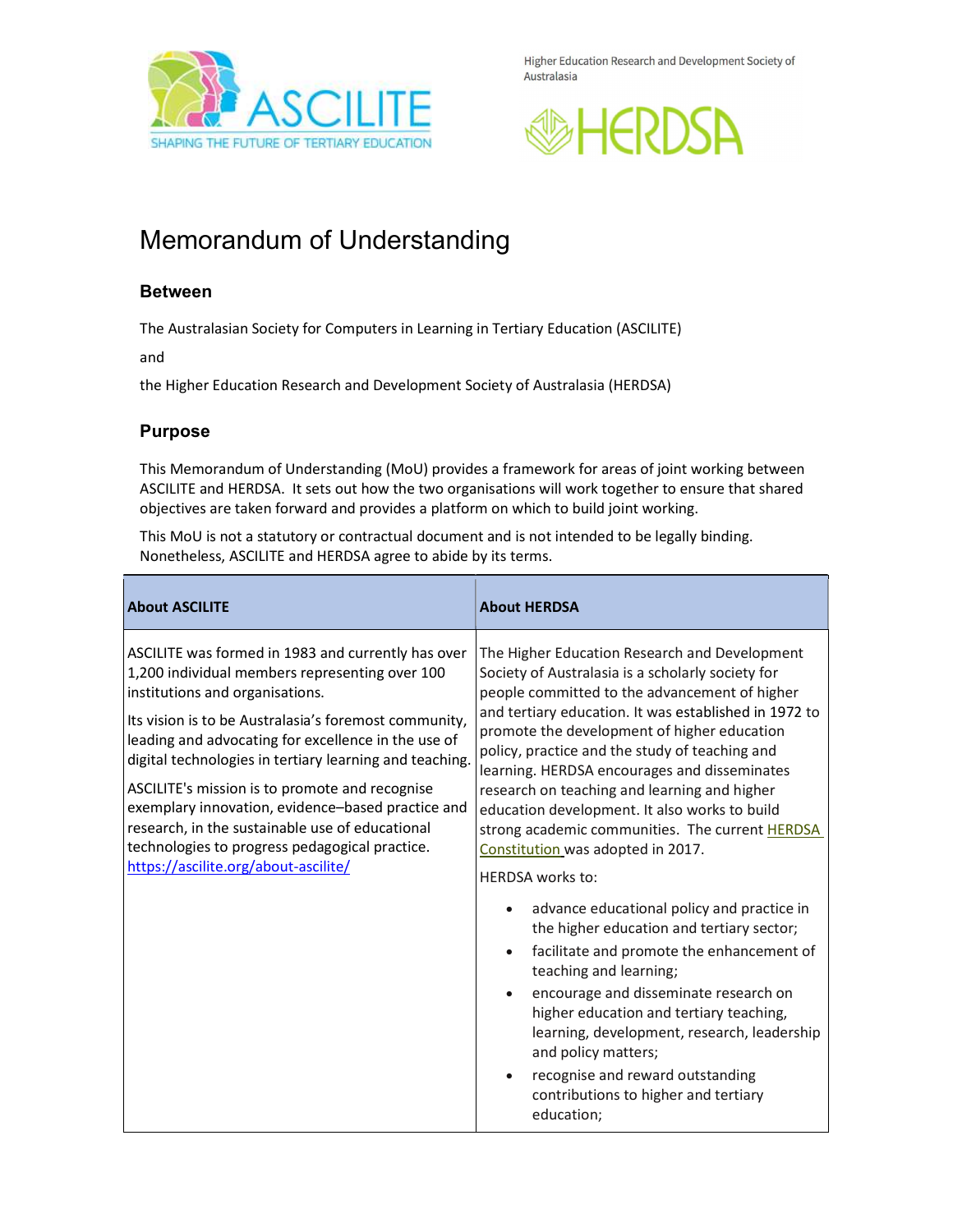|  | encourage collaboration and the<br>development of professional communities<br>in higher and tertiary education; and<br>assist its members in their ongoing<br>professional development. |
|--|-----------------------------------------------------------------------------------------------------------------------------------------------------------------------------------------|
|--|-----------------------------------------------------------------------------------------------------------------------------------------------------------------------------------------|

## Working together

This MoU sets out to establish a mutually beneficial relationship between HERDSA and ASCILITE since both organisations share a common commitment to harness technology to advance learning and improve access to it.

We agree to collaborate in the following ways, subject to the agreement of the two governing bodies:

#### 1) Initiate joint projects & activities:

- a) Investigate areas of common interest with a view to conducting joint activities that involve the participation of members from both societies.
- b) Conduct joint activities which are mutually beneficial to both societies and which involve the active participation, implementation, and promotion from members of both societies. These joint activities to include, but not be limited to:
	- i) Communication artifacts;
	- ii) Educational webinars;
	- iii) Workshops;
	- iv) Research projects; and
	- v) Conferences.

#### 2) Promote shared knowledge, resources and services

- a) Support each other in facilitating the enhancement of evidence-based research and practice in higher education, particularly in respect to conferences and journals.
- b) Promote each other's undertakings, e.g. conferences, workshops and online networking services.
- c) Re-use material on each other's websites at no cost (subject to copyright regulations).
- d) Collaborate, where appropriate, on each other's committees and panels.

#### 3) Engage each other's memberships

a) Encourage members to prepare, submit and work together on research and capacity building projects and disseminate information of activities.

### Annual Review

The President or the nominated officer from each organization will meet at least once a year online for the purpose of reviewing this Memorandum of Understanding to analyse the relevance and progress of joint activities and to plan a set of achievable goals for the upcoming year to be approved by the two governing bodies.